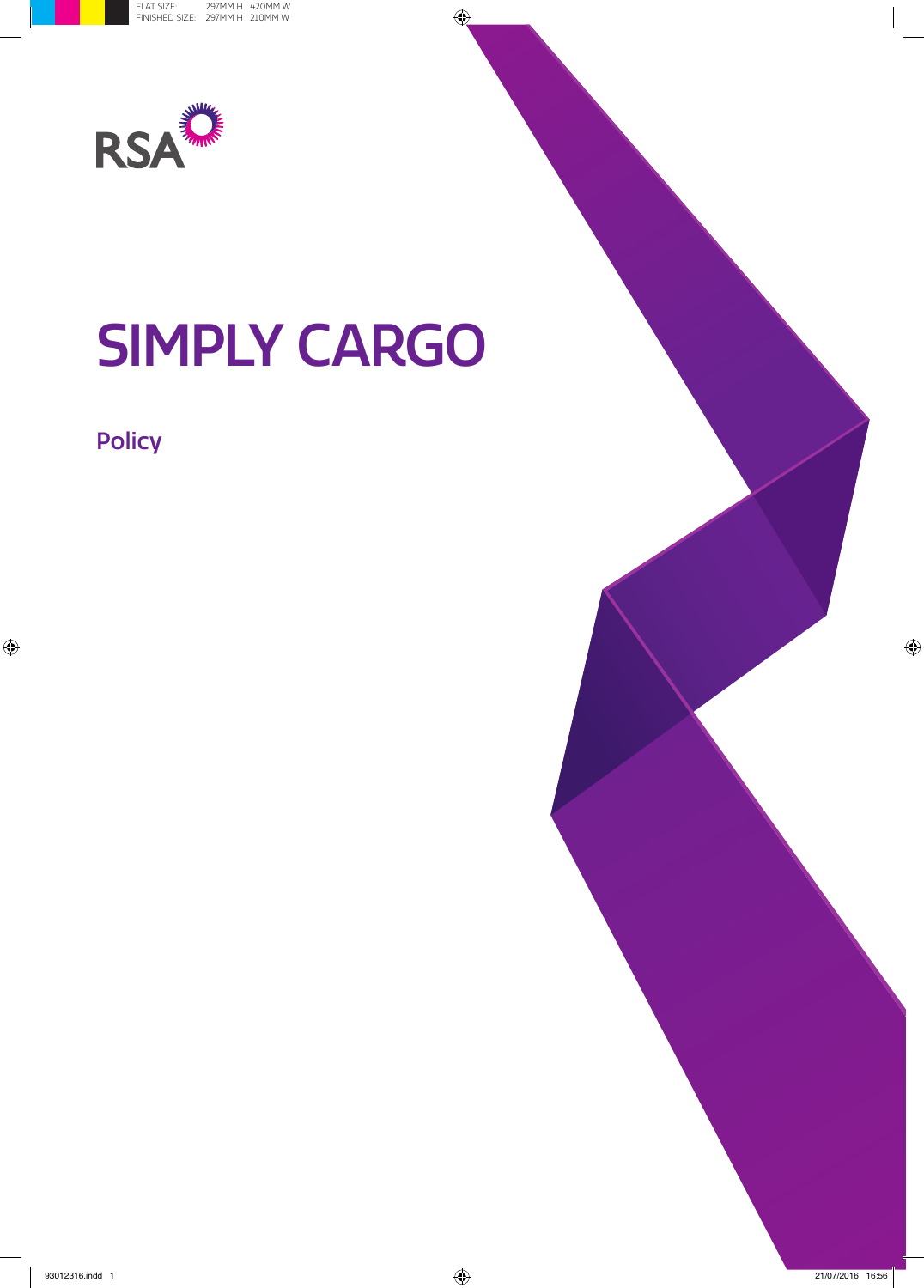

This policy is a contract between Royal & Sun Alliance plc (We) and the Assured (You).

This policy and any Schedule, the Institute Clauses (including any Schedule and/or Institute Clause issued in substitution for the original) and/or endorsements should be read as if they are one document.

Our acceptance of this risk is based on the information presented to Us being a fair presentation of Your business including any unusual or special circumstances which increase the risk and any particular concerns which have led You to seek insurance.

Any reference to the singular will include the plural or vice versa.

Any reference to any statute or statutory instrument will include any modifications or re-enactment thereto.

Any heading in this policy is for ease of reference only and does not affect its interpretation.

We will provide the insurance described in this policy (subject to the terms set out herein) for the Period of Insurance shown in the Schedule and any subsequent period for which You shall pay and We shall agree to accept the premium

 $\leq$   $\sqrt{2}$ .

Steve Lewis Chief Executive, UK & Western Europe Royal & Sun Alliance Insurance plc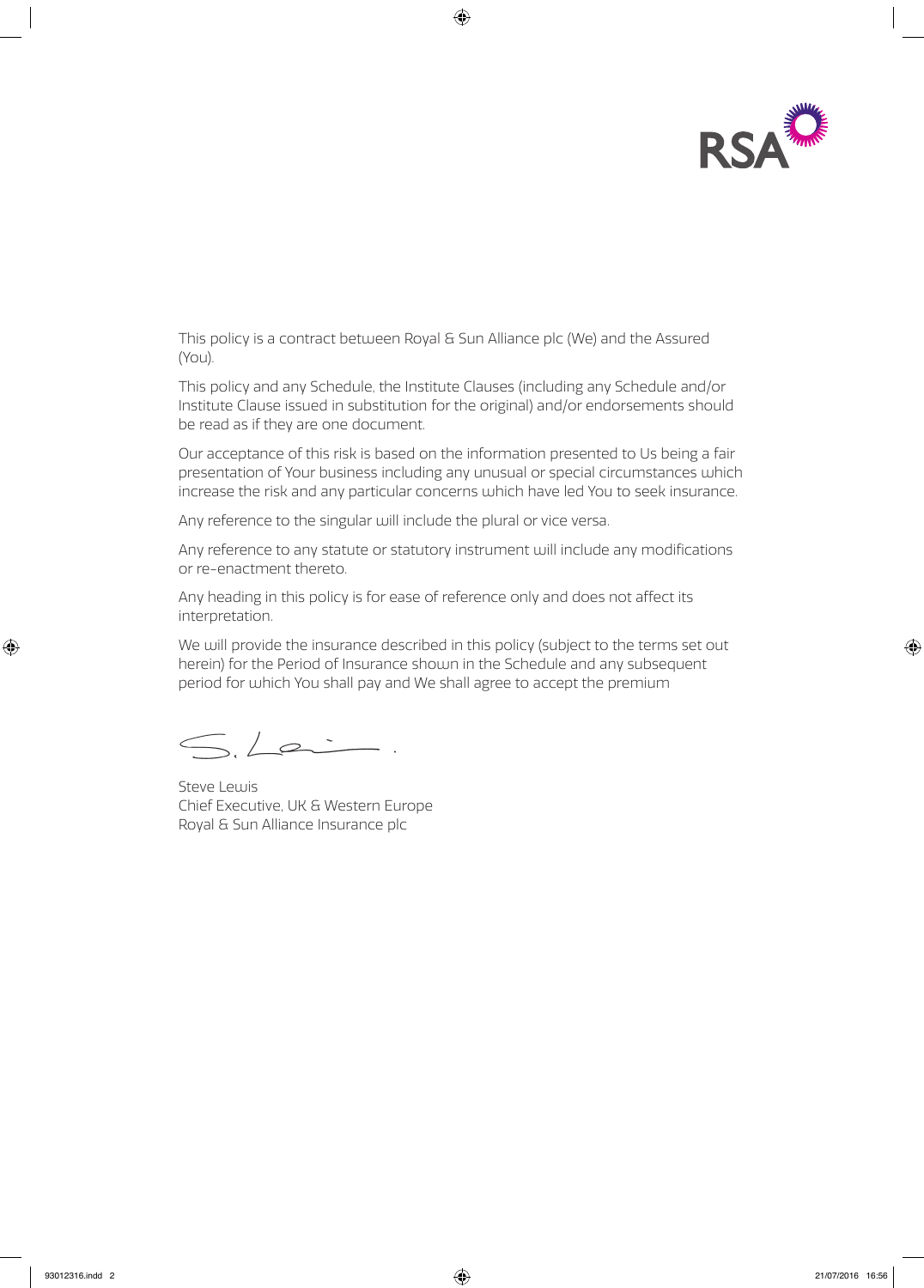# **Contents**

| Section                       | Page           |
|-------------------------------|----------------|
| <b>Definitions</b>            | 4              |
| Scope of Cover                | 6              |
| <b>General Terms</b>          | $\overline{7}$ |
| <b>General Conditions</b>     | 8              |
| <b>General Exclusions</b>     | 10             |
| <b>General Extensions</b>     | 11             |
| <b>Optional Extension</b>     | 12             |
| <b>Claims Conditions</b>      | 13             |
| <b>Complaints Procedure</b>   | 14             |
| <b>Fair Processing Notice</b> | 15             |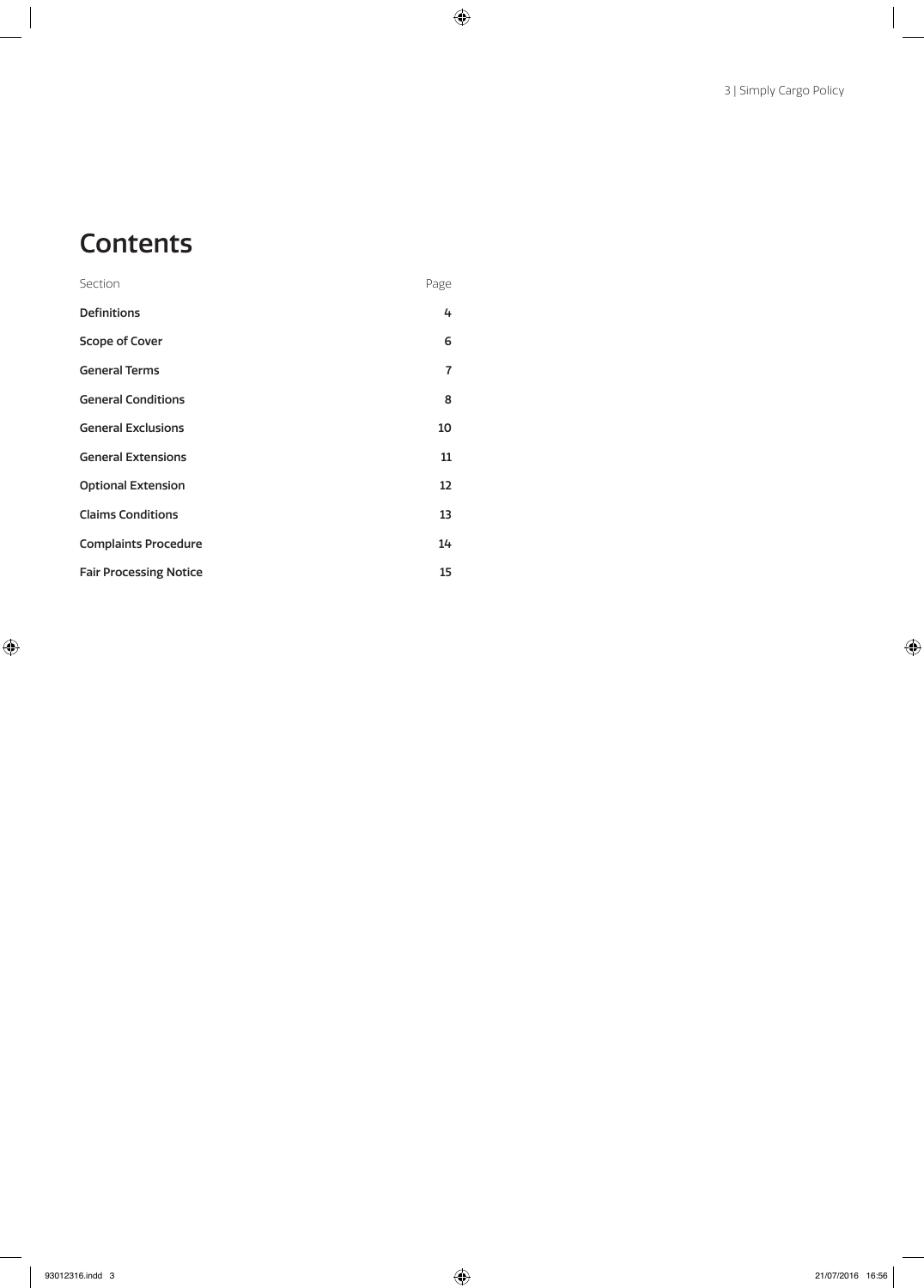# **Definitions**

The following expressions shall have the meanings set out below wherever they appear in this policy, the Schedule and any endorsements.

# Authority

Any central or local government or agency of such government.

# **Container**

Any demountable carrying unit (including any ISO container, tank container or flat rack).

# **Conveyance**

Any means of transport.

# Damage

Physical loss and/or damage.

# Employee

Any of the following while under Your direct control and supervision and whilst working for You in connection with Your business:

- A) person under a contract of service or apprenticeship with You
- B) person hired to or borrowed by You (including those supplied by an employment agency)
- C) labour master
- D) person supplied by any person under a contract of service or apprenticeship with You
- E) individual employed by labour only subcontractors
- F) individual undertaking study or work experience
- G) person working under the Community Offender Act 1978 or similar legislation
- H) prospective employee being assessed by You as to their suitability for employment
- I) self employed person providing You with labour only and not being in partnership with You nor being Your franchisee.

# Event

Any one occurrence or all occurrences of a series consequent upon or attributable to one originating cause.

# Excess

The amount for which You are responsible for each and every claim arising out of any one Event.

# Geographical Limits

Anywhere in the World other than to and/or from and/or within the territories shown in the Schedule as Excluded Territories.

# Hi-tech Equipment

- A) lap-top, palm-top and similar portable computer equipment
- B) mobile telephones, smartphones, electronic organisers, digital cameras and/or other electronic devices which are designed for the recording, storage, management, processing, use, display, playing, transmission or communication of information and/or data and/or images and/or sound
- C) satellite navigation equipment
- D) electronic games consoles
- E) televisions.

# Insured Transit

Any transit within the Geographical Limits commencing during the Period of Insurance.

# ISM Code

The International Management Code for the Safe Operation of Ships and Pollution Prevention.

# Period of Insurance

The period of insurance shown in the Schedule being United Kingdom local time.

# Policy Limit

The maximum amount We will pay for any claim or series of claims arising out of any one Event.

# Pollutant

Any solid, liquid, gaseous or thermal irritant or contaminant.

# Recorded Information

Documents, business and/or personal records and/or similar information represented or stored upon or within paper, optical, electronic and/or other storage media.

# Schedule

The document headed "Schedule" issued by Us.

# Subject-Matter Insured

Goods and/or merchandise incidental to Your business as shown in the Schedule:

- A) owned by You and/or
- B) for which You:
	- 1) are responsible and/or
	- 2) have an insurable interest under the terms of sale and/or
	- 3) have received instructions to insure.

# Sub-Limit

The maximum amount We will pay for any claim or series of claims arising out of any one Event.

Sub-limits are inner limits contained within the Policy Limit.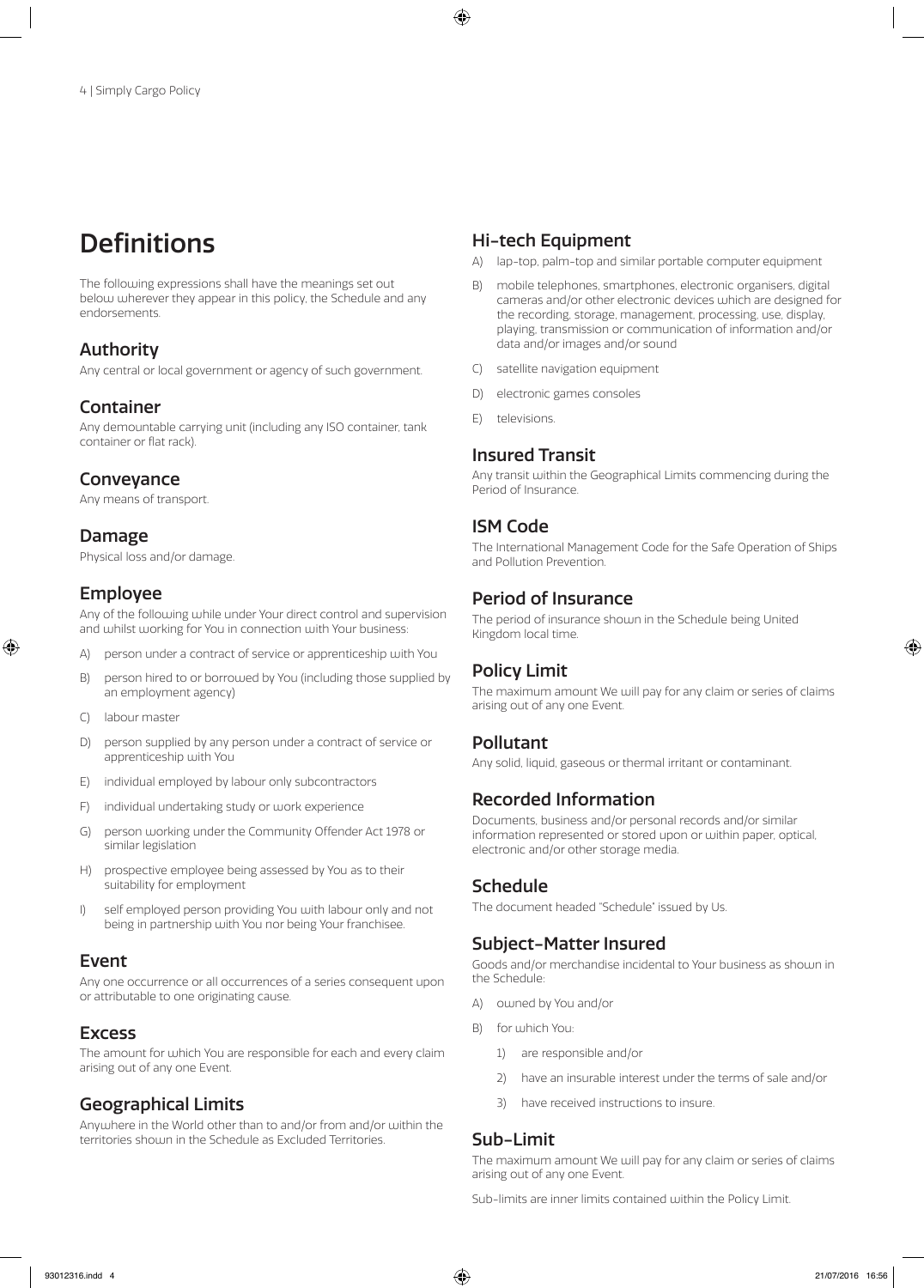### Terrorism

Any act including the use of force or violence or the threat thereof, by any person or group of persons (whether acting alone or on behalf of or in connection with any organisation or government) committed for political, religious, ideological or similar purposes (including the intention to influence any government or to put the public or any section of the public in fear).

# Unattended

Where neither You, any Employee nor any professional security guard have the Subject-Matter Insured (or any Conveyance on which it is loaded) under constant observation and at the same time have a reasonable prospect of preventing any unauthorised interference with the Subject-Matter Insured and/or Conveyance.

# Vehicle

Any motor vehicle, motor vehicle and attached trailer or detached trailer owned or operated by You and/or any Employee.

# Underwriters/We/Us/Our/Insurers

Royal & Sun Alliance Insurance plc.

# You/Your

The Assured shown in the Schedule.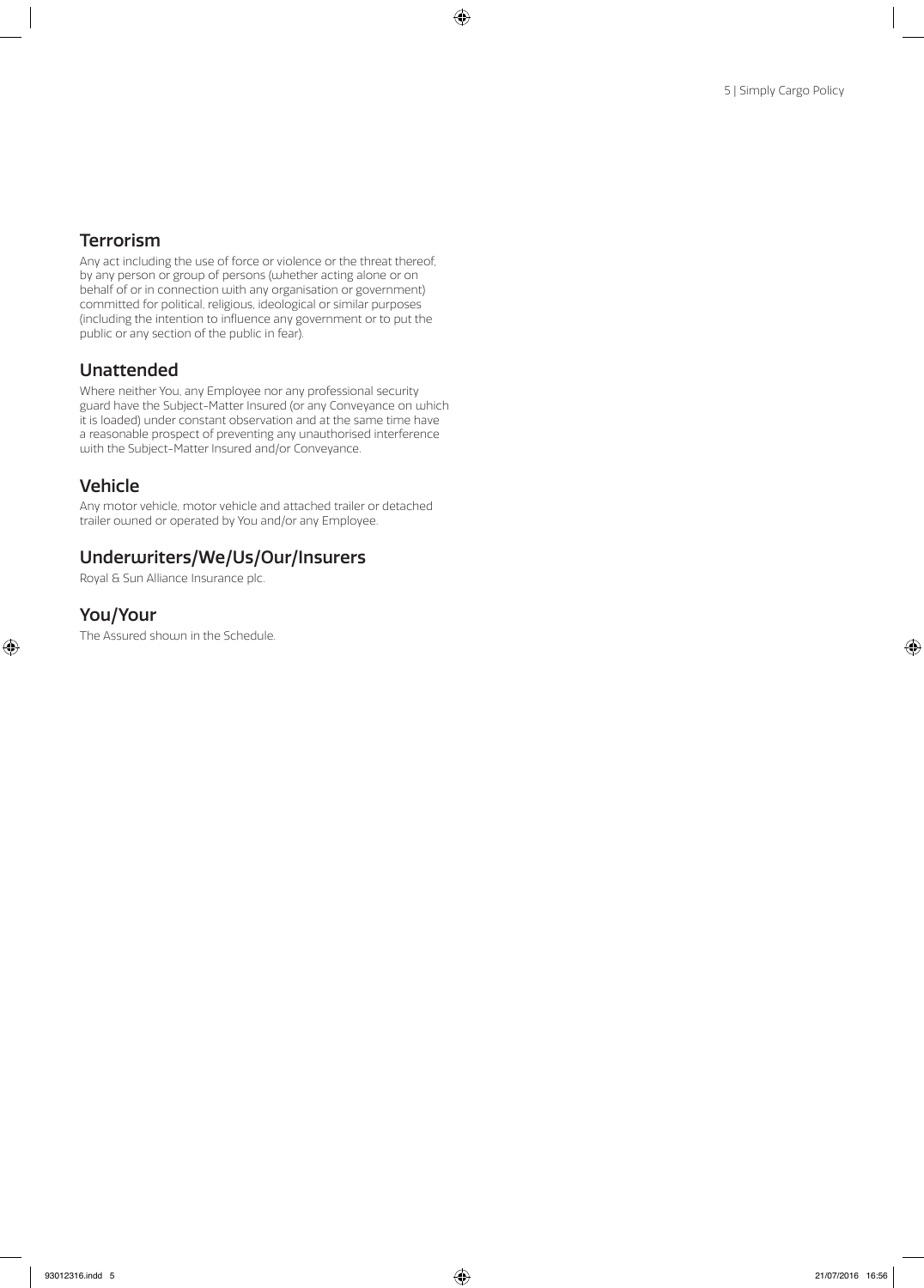# Scope of Cover

You are covered to the extent provided by this policy for Damage to the Subject-Matter Insured during any Insured Transit.

Cover is subject to the Institute Cargo Clauses listed below:

### For sendings other than by aircraft and/or post:

Institute Cargo Clauses (A) Institute War Clauses (Cargo) Institute Strikes Clauses (Cargo) Institute Classification Clause

### For sendings by aircraft:

Institute Cargo Clauses (Air) (excluding sendings by Post) Institute War Clauses (Air Cargo) (excluding sendings by Post) Institute Strikes Clauses (Air Cargo)

### For sendings by post:

Institute Cargo Clauses (A) Institute War Clauses (sendings by Post) Institute Strikes Clauses (Cargo) or Institute Strikes Clauses (Air Cargo) as appropriate

### Applicable to the whole policy:

Institute Radioactive Contamination, Chemical, Biological, Bio-Chemical and Electromagnetic Weapons Exclusion Clause Institute Cyber Attack Exclusion Clause.

The Institute Clauses referred to above are those current at the inception of this policy or the most recent renewal.

The Institute Clauses are accessible at Our website www.rsaconnect. rsagroup.co.uk/PolicyWordings/PolicyWordings.asp and in a separate booklet available on request via Your insurance adviser.

The Institute Clauses are reproduced with the permission of IUA, LMA and ILU as applicable.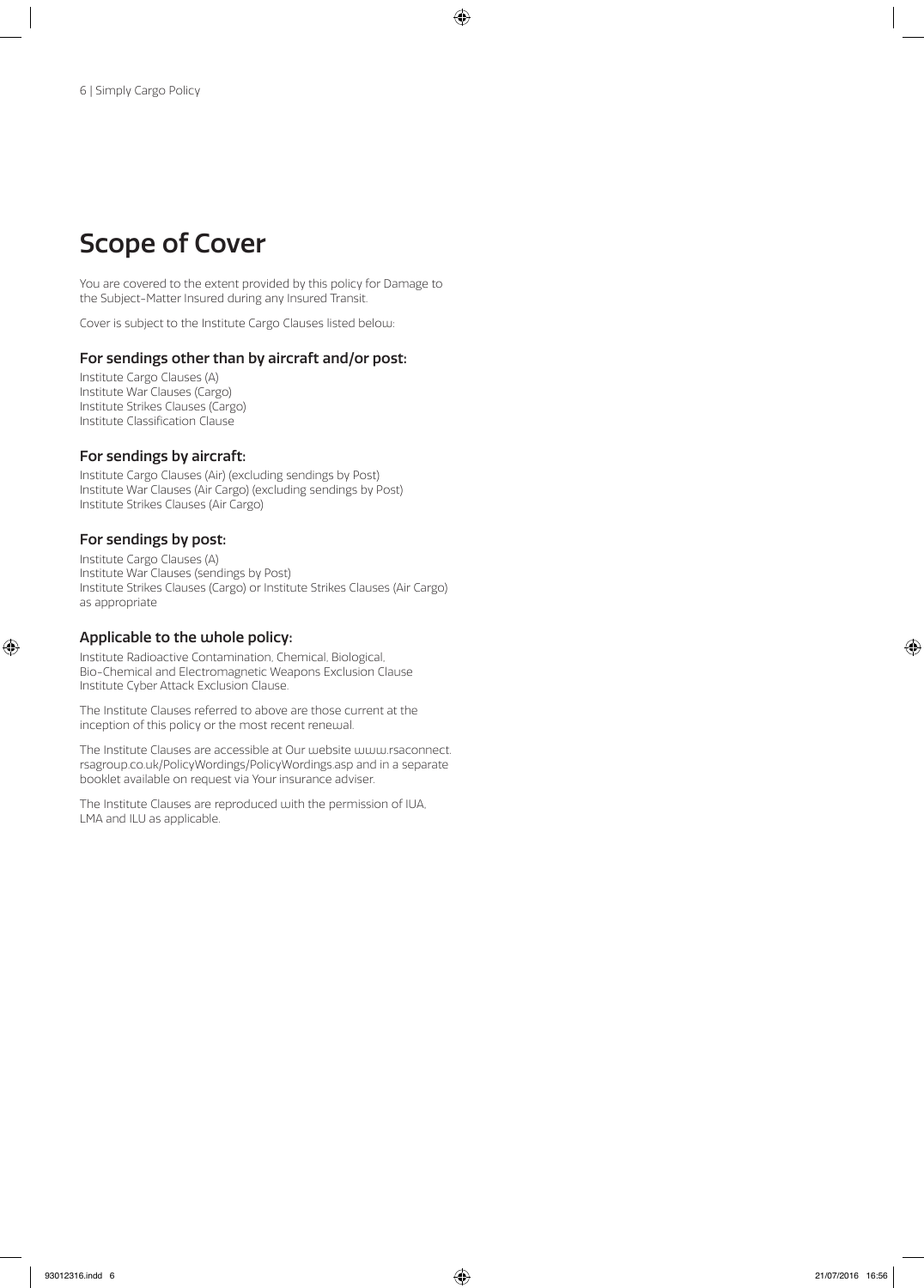# General Terms

### 1 Assignment

Except where You are noted in the policy as receiving the sole benefit of this insurance, cover shall extend to any third party to whom You assign the policy pursuant to the terms of sale applying to the Subject-Matter Insured.

In the event of such assignment, reference in this policy to You shall include the third party assignee.

In no case shall the General Extensions or Optional Extension be assignable.

### 2 Basis of valuation

The agreed method of establishing the value of the Subject-Matter Insured for declaration and claims adjustment purposes is:

|                                                                                                                | <b>Domestic transits</b>                           | Imports and/or<br><b>Exports</b>                   |
|----------------------------------------------------------------------------------------------------------------|----------------------------------------------------|----------------------------------------------------|
| Subject-Matter<br>Insured where a<br>sales contract has<br>been agreed                                         | Invoice price                                      | Cost Insurance and<br>freight plus 10%             |
| New Subject-<br>Matter Insured<br>where no sales<br>contract has been<br>agreed                                | New replacement<br>value, insurance<br>and freight | New replacement<br>value, insurance<br>and freight |
| Second-hand and/<br>or used Subject-<br><b>Matter Insured</b><br>where no sales<br>contract has been<br>agreed | Used market value.<br>insurance and<br>freight     | Used market value.<br>insurance and<br>freight     |

plus duty and/or taxes if incurred.

### 3 Concealed damage

We agree to pay for Damage covered under this policy which is discovered when the Subject-Matter Insured is unpacked at final destination provided that:

- A) such Damage is reasonably attributable to a peril insured against during the Insured Transit and
- B) the external packaging was inspected on arrival and showed no signs of Damage and
- C) unpacking occurs within 60 days of arrival.

Claims in respect of shortage and/or non-delivery of all or part of any consignment shipped in a Container or trailer will not be invalidated should the original Container or trailer seal appear intact on delivery.

### 4 Labels and packing

In the event of Damage to the original labels or packing during the Insured Transit We agree to pay the reasonable costs incurred in:

- A) relabelling the Subject-Matter Insured and/or
- B) repairing or replacing:
	- 1) the original packing and/or
	- 2) any presentation packing, provided that such presentation packing was protected to withstand the normal rigours of the transit.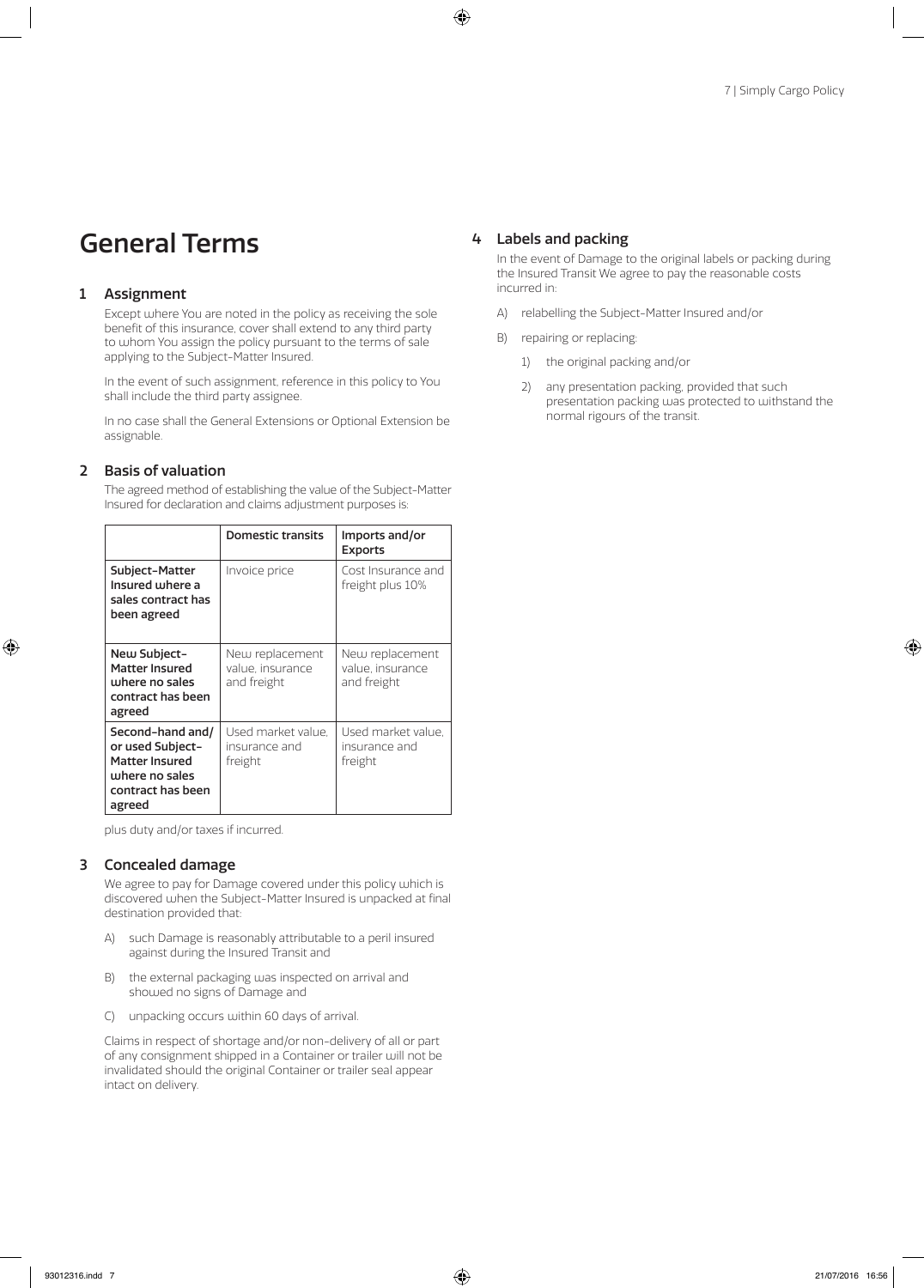# General Conditions

### 1 Insurance Act 2015

In respect of any:

- A) duty of disclosure
- $B)$  effect of warranties
- C) effects of acts of fraud.

the rights and obligations applying to You and Us shall be interpreted in accordance with the provisions of the Insurance Act 2015.

### 2 Changes to the risk

You must advise Us immediately of any facts or changes which We would take into account in Our assessment or acceptance of this insurance.

If You fail to comply with this Condition all benefit under this policy will be lost, the policy will be invalid and You will not be entitled to a refund of premium.

### 3 Branded goods

You shall have full control of all Damaged Subject-Matter Insured covered under this policy:

- A) bearing permanent markings which identify You or
- B) where any contract between You and Your supplier obliges You to retain such control.

In such circumstances You shall have the right to have such Subject-Matter Insured destroyed., provided that reasonable salvage value for any undamaged or repairable Subject-Matter Insured will be deducted from any claims payment.

If We and You are unable to agree the salvage value the matter will be referred to an arbitrator agreed between You and Us whose findings shall be binding.

### 4 Cancellation

This policy may be cancelled at any time by either You or Us subject to 30 days written notice other than:

- A) in respect of cover under the Institute War Clauses and Institute Strikes Clauses which are subject to 7 days notice
- B) in respect of cover under the Institute Strikes Clauses for sendings to and/or from or whilst otherwise covered by this policy in the United States of America which are subject to 48 hours notice.

The time periods above commence from midnight on the day notice of cancellation is issued.

### 5 Cancellation on credit agreement termination

We may cancel this policy with immediate effect and without notice if You:

- A) cancel any credit agreement relating to this policy and then fail to pay Us immediately the full amount of the premium, or
- B) fail to take the action specified in any default notice issued by Us before the date shown in it or fail to pay the first or any other subsequent instalment of premium.

### 6 Contracts (Rights of Third Parties) Act

A person or company who is not a party to this policy has no right under the Contracts (Rights of Third Parties) Act 1999 to enforce any term of this policy but this does not affect any right or remedy of any third party which exists or is available apart from that Act.

### 7 Declaration

If the Schedule states a minimum deposit premium:

- A) at the expiry of each Period of Insurance You must promptly supply Us with accurate declarations for the period split between any categories shown
- B) the premium will be adjusted at the rate or rates shown, subject to Our retaining the specified minimum premium for the period.

If You fail to supply the necessary declarations within three months of the expiry of the Period of Insurance We will at Our option charge a provisional adjustment premium. Such premium will be calculated on the greater of:

- 1) 10% of the adjustable premium for the expiring period or
- 2) the additional premium that would have been earned by applying the expiring rates to the estimate for the subsequent period.

### 8 Law applicable

Unless the parties have agreed otherwise in writing any dispute concerning the interpretation of this insurance shall be governed and construed in accordance with English law and shall be resolved within the exclusive jurisdiction of the courts of England and Wales.

### 9 Packing

The Exclusion relating to "insufficiency or unsuitability of packing or preparation" within the Institute Cargo Clauses shall not apply where such insufficiency or unsuitability arose without Your knowledge, privity or control.

### 10 Parties insured by the policy

Where the Assured named in the policy comprises more than one party all such parties shall be treated as one party or legal entity so that there will be only two parties to the contract of insurance namely Us and the parties named in the policy being jointly insured.

Irrespective of the number of parties claiming under this policy the total amount payable by Us in respect of all claims arising out of any one Event shall not exceed the Policy Limit or applicable Sub-Limit.

### 11 Removal of debris

In the event of Damage covered under this policy We agree to cover reasonable costs incurred by You for:

- A) transhipment and/or recovery and/or
- B) removal and/or clearance and/or disposal of the Subject-Matter Insured.

Subject to a Sub-Limit of £50,000.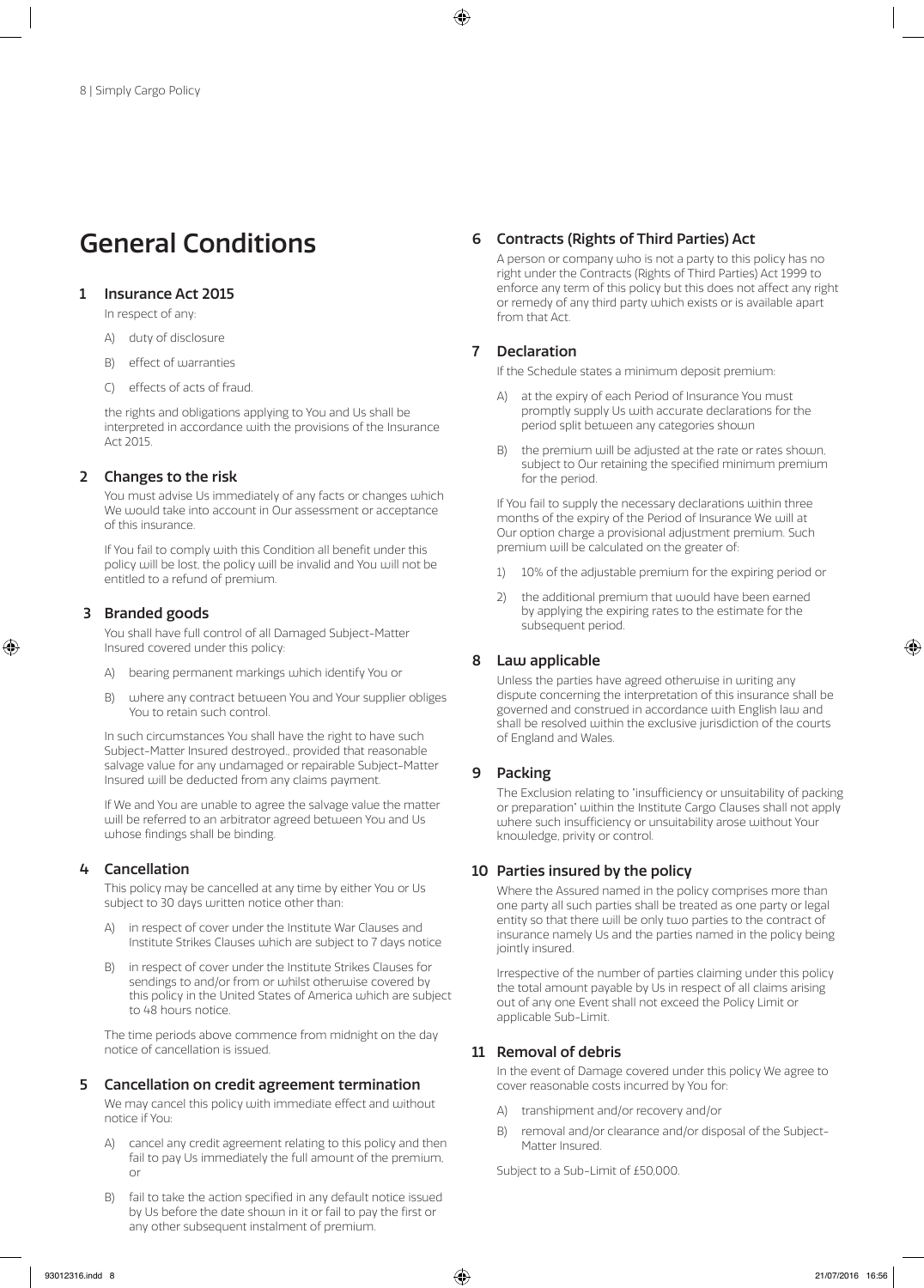### 12 Underinsurance

If at the time of Damage the value of the Subject-Matter Insured:

- A) contained in the Conveyance, or
- B) at the location

the subject of the loss exceeds the applicable Sub-Limit We will not pay more than the proportion of the claim that the Sub-Limit bears to the actual value of the Subject-Matter Insured.

This condition does not apply to:

- 1) Terrorism
- 2) General Condition 11. Removal of debris
- 3) General Extension 1. Airfreight replacement.

### 13 Waiver of subrogation

You must not grant any waiver of recourse to any third party without Our prior agreement.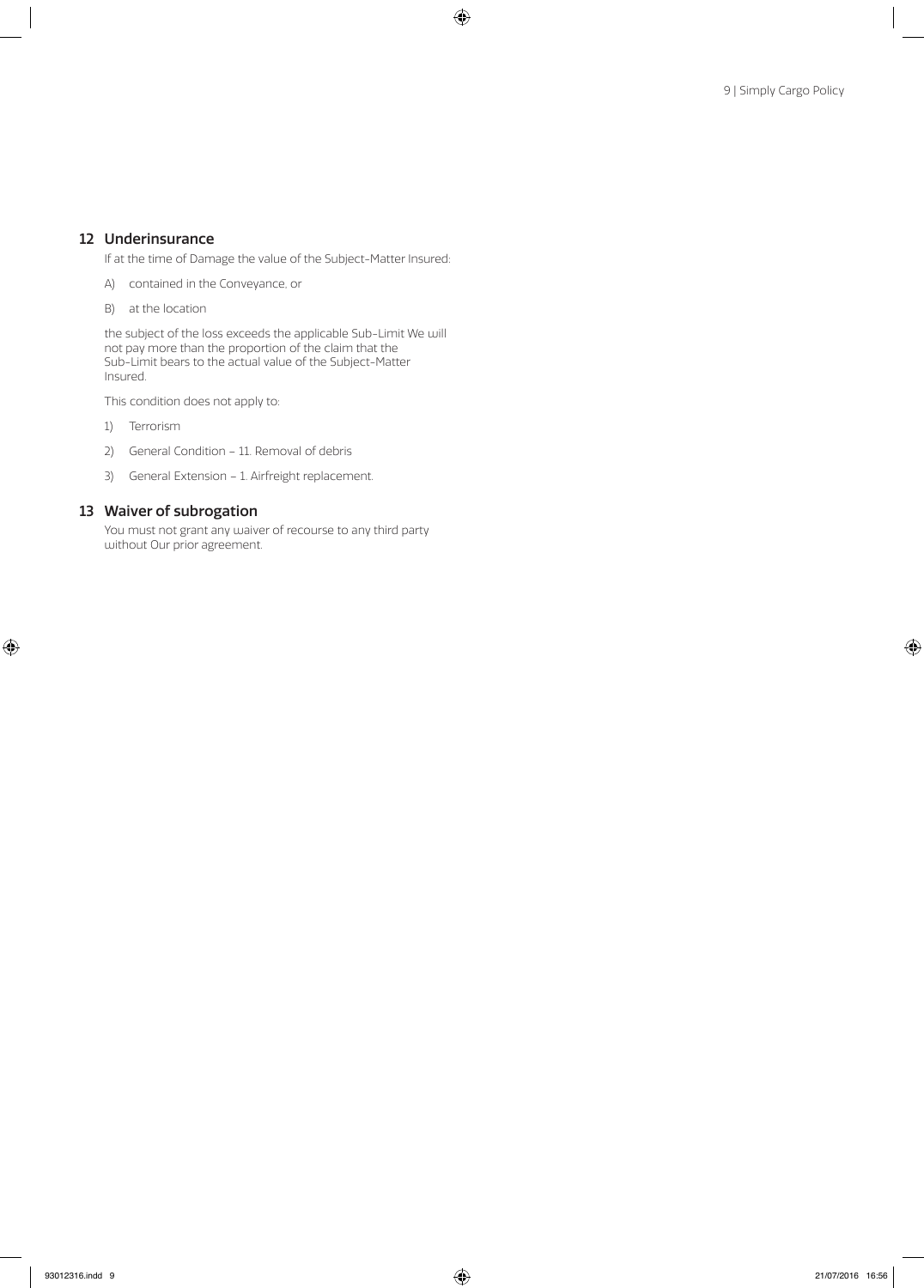# General Exclusions

The following exclusions are in addition to those stated in the Institute Cargo Clauses applying to this policy.

You are not covered for any claim:

### 1 Hi-tech Equipment

for Hi-tech Equipment other than provided for in the Optional Extension - Exhibitions.

### 2 Hi-tech components

for microchips, microprocessors, central processing units, memory modules, motherboards, expansion boards and/or hi-tech components of a similar nature designed to be used in, or in connection with computer and/or Hi-tech Equipment but not when fitted in such a device.

### 3 Mechanical, electrical and electronic derangement

for mechanical, electrical and/or electronic breakdown, failure and/or derangement of the Subject-Matter Insured unless there is evidence that Damage to the Subject-Matter Insured (and/ or its packing and/or the carrying Conveyance or Container) occurred during the Insured Transit, or whilst otherwise covered by this policy.

### 4 Other insurance

that is covered by any other policy (or would but for the existence of this policy be covered by any other policy) except for the difference between the amount payable under such other policy and the amount payable under this policy.

### 5 Storage

for storage of the Subject-Matter Insured outside the ordinary course of transit.

### 6 Contracts of carriage, handling and storage

for goods and/or merchandise for which You are responsible under a contract of carriage and/or handling and/or storage.

### 7 Used and/or damaged goods and/or merchandise

for Damage to Subject-Matter Insured which:

- was secondhand and/or used and was not fully reconditioned and/or
- B) was not in a sound condition

at attachment of cover under this policy unless You can prove to Our satisfaction that such Damage occurred during the Insured Transit, or whilst otherwise covered by this policy.

### 8 Vehicle security requirements

for theft of or from any Unattended Vehicle unless:

- A) the stolen Subject-Matter Insured was contained within a fully enclosed area of the Vehicle and
- B) all doors, windows and other openings were left closed, securely locked and properly fastened and
- C) any immobiliser and/or alarm were in efficient working order and duly operated and
- D) all keys were removed from the Vehicle and
- E) where parked at the end of the normal working day such Vehicle was either.
	- 1) garaged in a building which was securely closed and locked or
	- 2) parked in a compound secured by locked gates.

### 9 Recorded Information

for Recorded Information

- A) unless caused by Damage to the storage medium and
- B) for more than the:
	- 1) replacement cost of the medium upon and/or within which such Recorded Information was represented or stored and
	- 2) clerical and/or administrative cost of copying such Recorded Information on to fresh stationery or other storage medium.

### 10 Pollution

for any costs or expenses incurred to avert, limit or mitigate the emission, discharge, dispersal, release or escape of any Pollutant.

### 11 Sanctions

to the extent that the provision of such cover would expose Us to any sanction, prohibition or restriction under United Nations resolutions or the trade or economic sanctions, laws or regulations of the European Union or United Kingdom.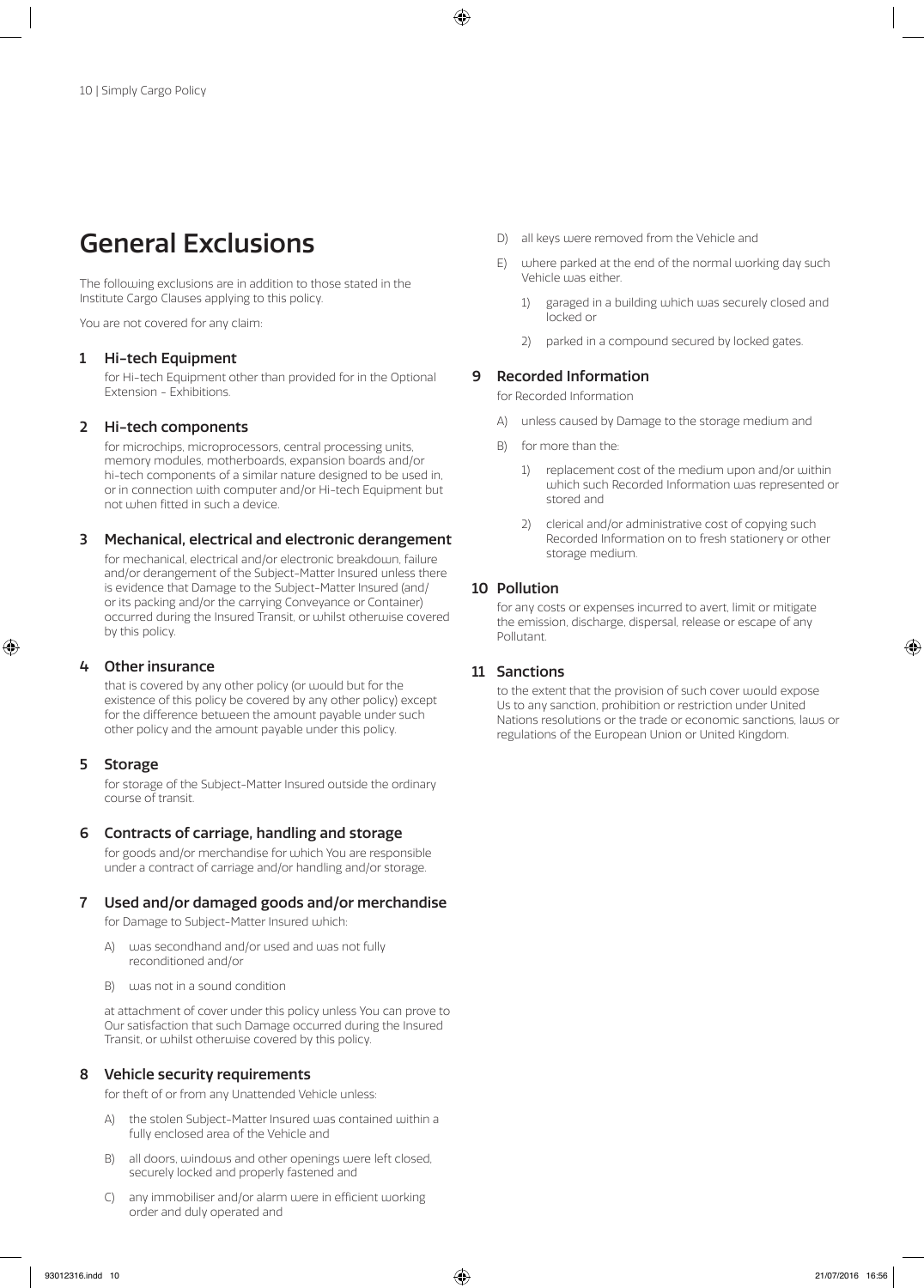# General Extensions

Cover under this Section is for Your sole benefit and is not assignable.

### 1 Airfreight replacement

In the event of Damage covered under this policy We will pay reasonable costs incurred by You in airfreighting:

- A) the Subject-Matter Insured and/or replacement parts for repair purposes and/or
- B) the repaired or replacement Subject-Matter Insured or parts to the original destination.

Subject to a Sub-Limit of £20,000.

### 2 Arrested and/or detained vessels

You are covered for any extra charges properly and reasonably incurred in unloading, storing and forwarding the Subject-Matter Insured to the original destination following its release from any vessel arrested or detained at or diverted to any other port or place during any Insured Transit where the voyage was terminated because:

- A) the vessel was not certified in accordance with the ISM Code or
- B) a current document of compliance for the purposes of the ISM Code was not held by the vessels owners or operators

as required under the International Convention for the Safety of Life at Sea (SOLAS)1974 and as amended.

Provided that:

- 1) The Sub-Limit for this extension is the value of the Subject-Matter Insured or the Sub-Limit per vessel whichever is the least.
- 2) You are not covered for any claim under this Extension for general average or salvage or salvage charges.

### 3 Attachment and termination of voyages:

Reference to 30 days in the Transit Clause of the Institute Cargo Clauses (Air) (excluding sendings by Post) and Institute Strikes Clause (Air Cargo) is amended to 60 days.

### 4 Buyers' and/or sellers' contingent interest

This policy covers Your contingent financial interest in any goods and/or merchandise appertaining to Your business for which You have no responsibility to insure under the terms of sale during the Insured Transit where the:

- interest in the goods and/or merchandise reverts or attaches to You during transit and
- B) 1) cover effected on Your behalf is more restrictive than that afforded under this policy or
	- 2) other party failed to effect insurance.

Such goods and/or merchandise shall be covered continuously during any Period of Insurance whilst awaiting resale or return including any additional transit resultant upon such resale or return.

This Extension only applies to the extent that You are unable to secure indemnity under the insurance effected by the buyer or seller and provided that:

- i) the existence of this Extension is not disclosed to any other parties interested in the goods and/or merchandise and
- ii) You take all reasonable steps to invoke the terms of the contract of sale and obtain reimbursement from the buyer or seller and/or any other interested party.

The basis of valuation under this Extension shall be invoice price and freight.

### 5 Duty

We will pay customs and excise (or similar) duty levied by any Authority on the Subject-Matter Insured solely as a result of Damage in respect of which We have admitted liability under the policy. We will only pay such customs and excise duty which is levied upon that part of the Subject-Matter Insured which is Damaged.

### 6 General average and salvage charges

You are covered for Your liability in respect of the Subject-Matter Insured for contribution to general average and salvage charges for any general average or salvage act occurring during an Insured Transit.

### 7 Insolvency of shipowners

The exclusion contained within the Institute Clauses, "loss damage or expense caused by insolvency or financial default of the owners managers charterers or operators of the vessel" is amended to read as follows:

"In no case shall this insurance cover Damage or expense arising from insolvency or financial default of the owners managers charterers or operators of the vessel where you are unable to show that prior to the loading of the Subject-Matter Insured on board the vessel all reasonable practicable and prudent measures were taken by You, Your Employees and/or agents to establish the financial reliability of the party in default".

This exclusion shall not apply where this insurance has been assigned to the party claiming hereunder who has bought or agreed to buy the Subject-Matter Insured in good faith under a binding contract.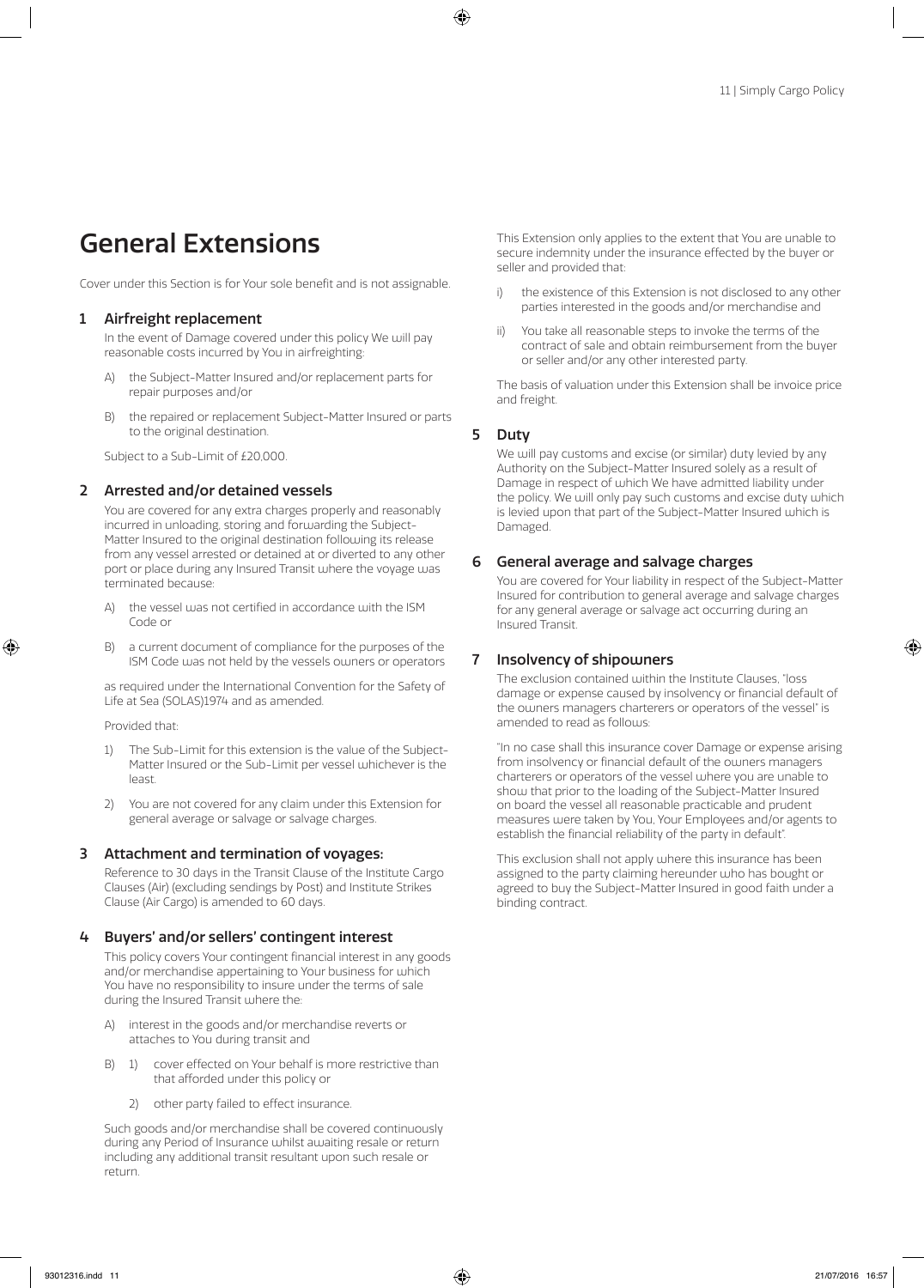# Optional Extension

You are also covered to the extent provided by this policy where Sub-Limits for this Optional Extension are shown in the Schedule:

### Exhibitions

for:

- A) Damage to the Subject-Matter Insured whilst at any Exhibition not exceeding 30 days within the Geographical Limits during the Period of Insurance subject to the Sub-Limit shown in the Schedule
- B) loss of Exhibition Expenses sustained by You if at any time before the advertised public closing time of the Exhibition it is abandoned or interrupted as a result of Damage to:
	- 1) any building, stand, marquee, or other property or any part thereof used by You at the Exhibition premises.
	- the Subject-Matter Insured used in connection with the Exhibition while in transit to or whilst at the Exhibition premises.

Provided that:

- i) if the Exhibition is abandoned We will not pay more than the amount of the Exhibition Expenses that You have paid or are liable to pay
- ii) if the Exhibition is interfered with We will not pay more than the proportion of the Exhibition Expenses that You have paid or are liable to pay that the period of the interference bears to the intended duration of the Exhibition
- iii) where the exhibition is abandoned or interfered with as a result of Damage to the Subject-Matter Insured, You are not covered for any claim for loss of Exhibition Expenses unless We have admitted liability for such Damage.

Subject to a Sub-Limit of £25,000.

C) Hi-tech Equipment in transit to and/or from and/or whilst at such Exhibition subject to the Sub-Limit shown in the Schedule.

You are not covered for any claim for:

- A) theft of the Subject-Matter Insured whilst Unattended
	- 1) during the opening hours of the event
	- 2) outside the opening hours of the event unless the site is regularly patrolled by security personnel.
- B) Damage to the Subject-Matter Insured sustained during and resulting directly from any process.

In respect of the Subject-Matter Insured whilst at any Exhibition, the Sub-Limit under this Extension is £100,000 (or any applicable Sub-Limit shown in the Schedule, if lower) for Damage caused by, contributed to by, or arising from Terrorism.

For the purpose of this Extension:

Exhibition shall mean any exhibition, demonstration, trade fair or show

Expenses shall mean expenditure directly incurred in connection with any Exhibition for which cover is provided under this policy including advertising; printing; stationery; insurance premiums; charges for space and services; hire of stand; transport charges and the cost of installing stands, fittings and exhibits.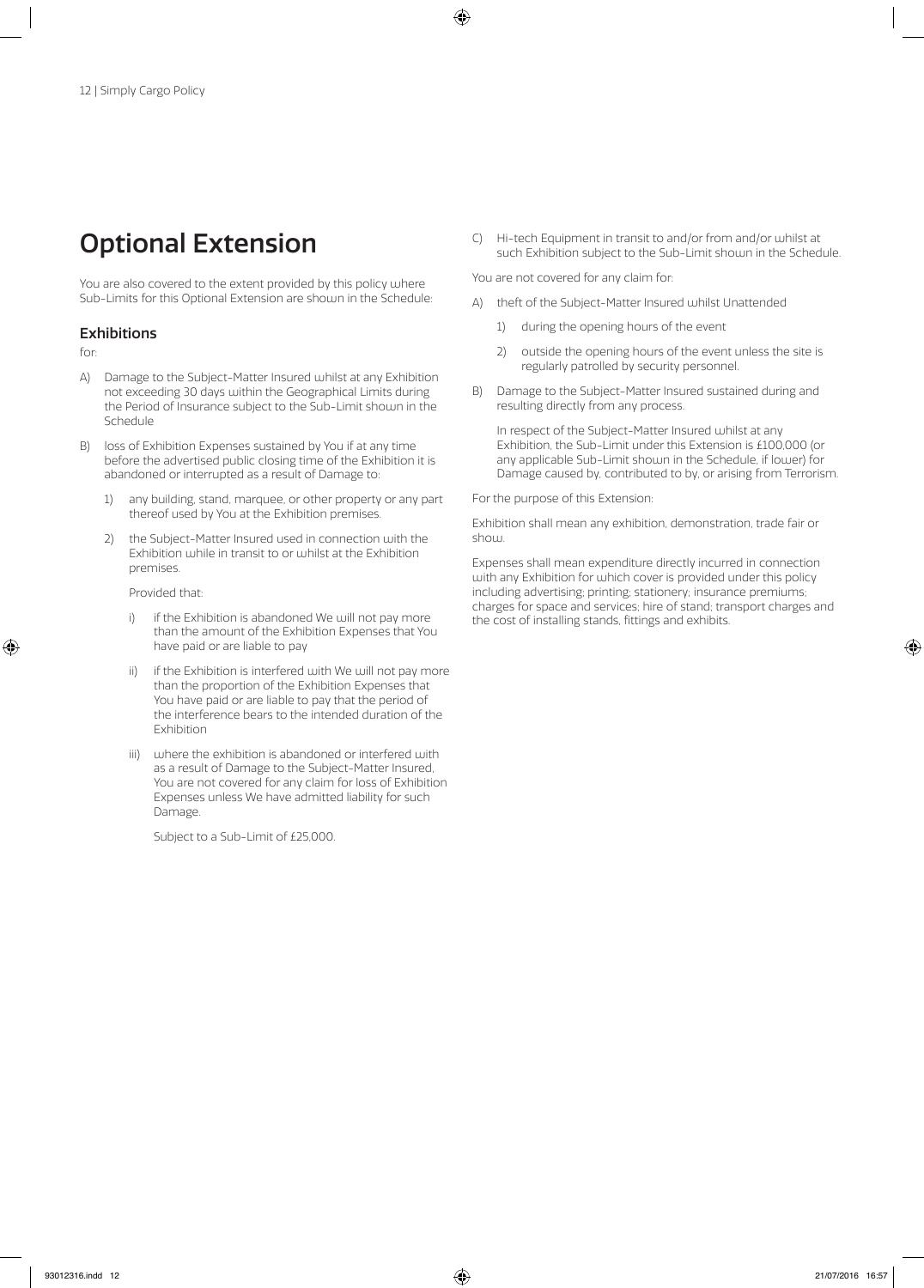# Claims Conditions

Failure to comply with Claims Conditions 2 and/or 3 may result in a claim being rejected, all benefit under this policy may be lost, and the policy may be invalid.

#### 1 Notification to Us

You must notify Us as soon as reasonably possible using the contact details supplied in the Schedule of any Damage likely to give rise to a claim under this policy.

You will still be covered if You fail to give such notification provided that the incident is notified to Us in writing within three months from the time You first become aware of it provided that in Our opinion the delay in notification:

- A) has not prejudiced the investigation or mitigation of the claim and
- B) has not materially influenced the renewal of, or Our underwriting of this policy.

#### 2 Responsible parties

You must take all reasonable steps to hold responsible all relevant third parties who have (or may have) a liability in respect of any incident giving rise (or which may give rise) to a claim under this policy, including the giving of written notice in due time and ensuring that any time limit is protected.

#### 3 Claims control and co-operation

In respect of any claim under this policy You must:

- send to Us a detailed claim in writing and supply copies of correspondence or such further particulars as may be reasonably required by Us
- B) at all times give Us full co-operation.

#### 4 Repair or replacement

We may, at Our option, repair or replace any Subject-Matter Insured subject of a claim recoverable under this policy.

#### 5 On account payments

Where a claim cannot be quantified within 30 working days of Our admission of liability and such claim is anticipated by Us as being in excess of £10,000 We will on request make an interim claims payment to You of 80% of the agreed anticipated net claim.

Provided that in the event that such interim payment exceeds the final agreed claim settlement figure, You shall reimburse the difference to Us within 30 days of the date the claim settlement figure is agreed.

### 6 Rights of recovery

Upon the payment of any claim, all Your rights and remedies against such other parties will be subrogated to Us and We shall receive the benefit of any amount(s) recoverable from such other parties. In the event the net recovery received from any such other parties exceeds the amount paid by Us to You in respect of the claim, then We shall account to You for any such excess.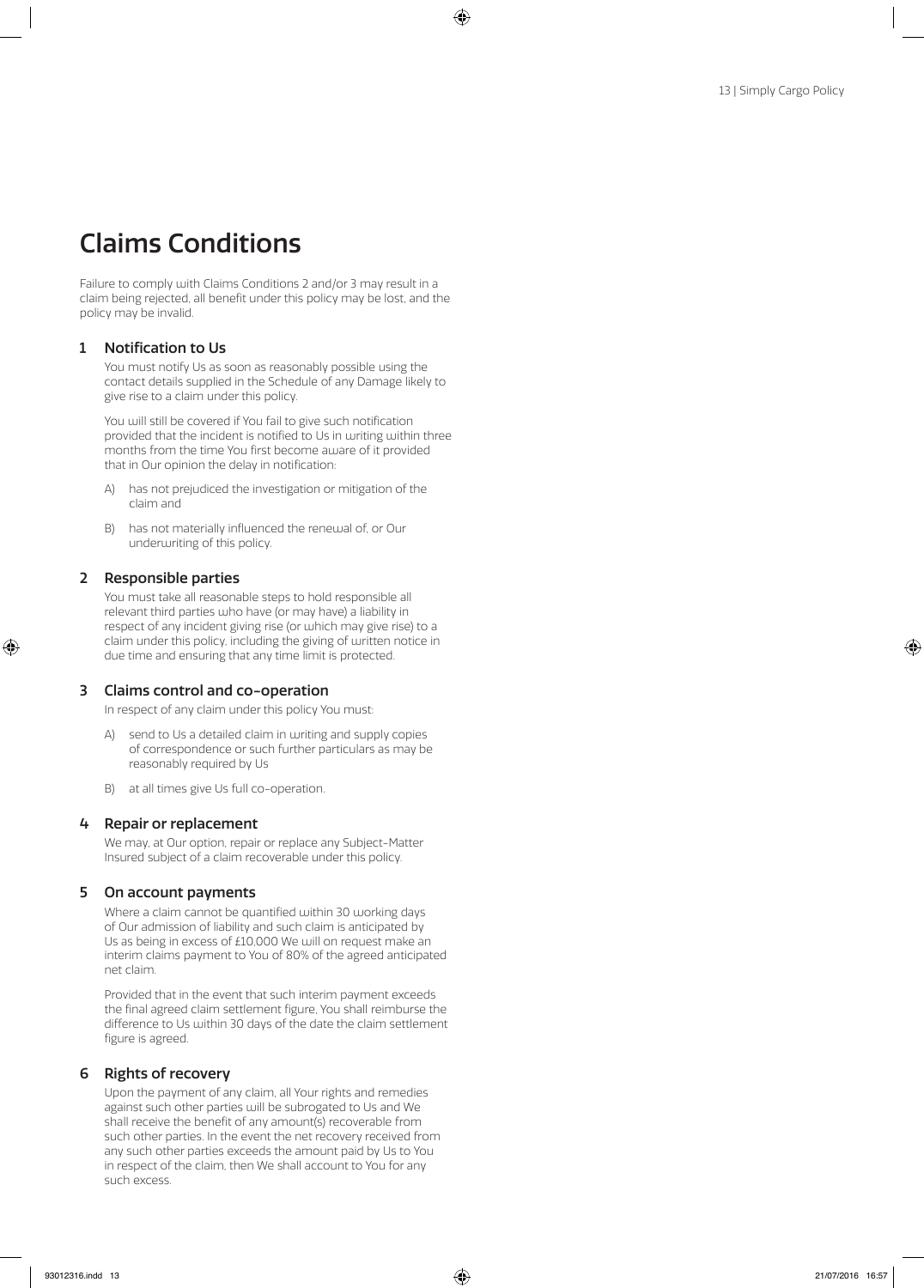# Complaints Procedure

# Our Commitment to Customer Service

At RSA We are committed to going the extra mile for Our customers. If You believe that We have not delivered the service You expected, We want to hear from You so that We can try to put things right. We take all complaints seriously and following the steps below will help Us understand Your concerns and give You a fair response.

### Step 1

If Your complaint relates to Your policy then please contact Your usual sales and service contact. If Your complaint relates to a claim then please call the claims helpline number shown in Your Schedule.

We aim to resolve Your concerns by close of the next business day. Experience tells Us that most difficulties can be sorted out within this time.

### Step 2

In the unlikely event that Your concerns have not been resolved within this time, Your complaint will be referred to Our Customer Relations Team who will arrange for an investigation on behalf of Our Chief Executive. Their contact details are as follows:

| Post: | RSA Customer Relations Team |
|-------|-----------------------------|
|       | P O Box 255                 |
|       | Wymondham                   |
|       | <b>NR18 8DP</b>             |

Email: crt.halifax@uk.rsagroup.com

# Our promise to You

We will:

- Acknowledge all complaints promptly
- Investigate quickly and thoroughly
- Keep You informed of progress
- Do everything possible to resolve Your complaint
- Use the information from Your complaint to proactively improve Our service in the future.

Once We have reviewed Your complaint We will issue Our final decision in writing within 8 weeks of the date We received Your complaint.

# If You are still not happy

If You are still unhappy after Our review, or You have not received a written offer of resolution within 8 weeks of the date We received Your complaint, You may be eligible to refer Your case to the Financial Ombudsman Service (FOS). The FOS is an independent body that arbitrates on complaints. They can be contacted at:

| <b>Post</b>       | Financial Ombudsman Service<br>Exchange Tower<br>Harbour Exchange Square<br>London.<br><b>E14 9SR</b>                                            |
|-------------------|--------------------------------------------------------------------------------------------------------------------------------------------------|
| <b>Telephone:</b> | 0800 0234567 (free from standard landline, mobiles<br>maybe charged)<br>0300 1239123 (same rate as 01 or 02 numbers, on<br>mobile phone tariffs) |
| Email             | complaint.info@financial-ombudsman.org.uk                                                                                                        |
| Website           | www.financial-ombudsman.org.uk                                                                                                                   |

You have six months from the date of Our final response to refer Your complaints to the Financial Ombudsman Service. This does not affect Your right to take legal action, however, the Financial Ombudsman Service will not adjudicate on any case where litigation has commenced.

# Thank You for Your feedback

We value Your feedback and at the heart of Our brand We remain dedicated to treating Our customers as individuals and giving them the best possible service at all times. If We have fallen short of this promise, We apologise and aim to do everything possible to put things right.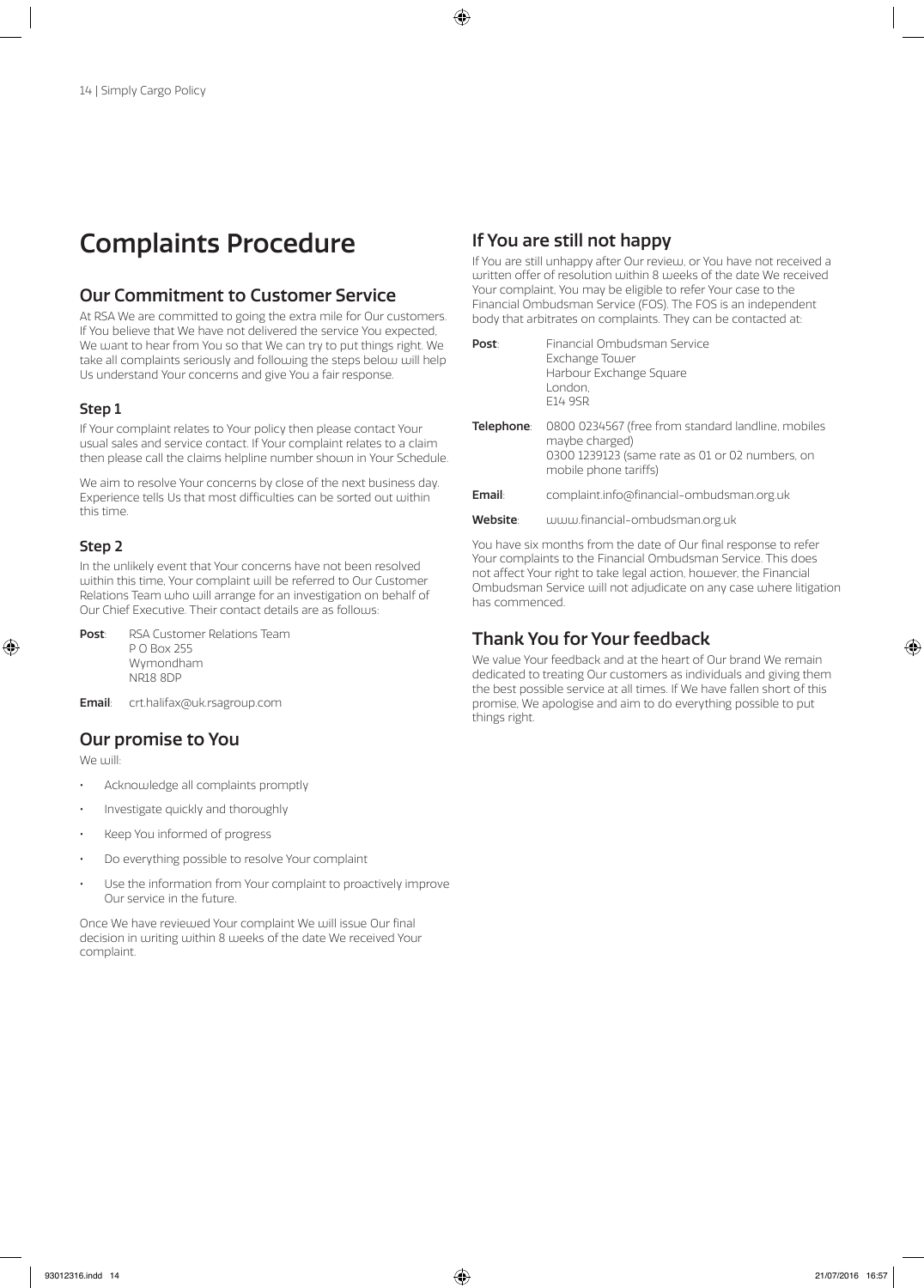# $\widehat{\mathbf{u}}$  Fair Processing Notice

### How We use Your information

Please read the following carefully as it contains important information relating to the details that You have given Us. You should show this notice to any other party related to this insurance.

### Who We are

This product is underwritten by Royal & Sun Alliance Insurance plc.

You are giving Your information to Royal & Sun Alliance Insurance plc, which is a member of the RSA Group of companies (the Group). In this information statement, We Us and Our refers to the Group unless otherwise stated.

# How Your information will be used and who We share it with

Your information comprises of all the details We hold about You and Your transactions and includes information obtained from third parties.

If You contact Us electronically, We may collect Your information identifier, e.g. Internet Protocol (IP) Address or telephone number supplied by Your Service Provider.

We may use and share Your information with other members of the Group to help Us and them:

- Assess financial and insurance risks;
- Recover debt:
- Prevent and detect crime:
- Develop Our services, systems and relationships with You;
- Understand Our customers' requirements;
- Develop and test products and services

We do not disclose Your information to anyone outside the Group except:

- Where We have Your permission; or
- Where We are required or permitted to do so by law; or
- To credit reference and fraud prevention agencies and other companies that provide a service to Us, Our partners or You; or
- Where We may transfer rights and obligations under this agreement.

We may transfer Your information to other countries on the basis that anyone We pass it to, provides an adequate level of protection. In such cases, the Group will ensure it is kept securely and used only for the purpose for which You provided it. Details of the companies and countries involved can be provided on request.

From time to time We may change the way We use Your information. Where We believe You may not reasonably expect such a change We shall write to You. If You do not object, You will consent to that change.

We will not keep Your information for longer than is necessary.

# Sensitive information

Some of the information We ask You for may be sensitive personal data, as defined by the Data Protection Act 1998 (such as information about health or criminal convictions). We will not use such sensitive personal data about You or others except for the specific purpose for which You provide it and to carry out the services described in Your policy documents. Please ensure that You only provide Us with sensitive information about other people with their agreement.

### How to contact Us

On payment of a small fee, You are entitled to receive a copy of the information We hold about You. If You have any questions, or You would like to find out more about this notice You can write to:

Data Protection Liaison Officer, Customer Relations Office, RSA, Bowling Mill, Dean Clough Industrial Estate, Halifax HX3 5WA.